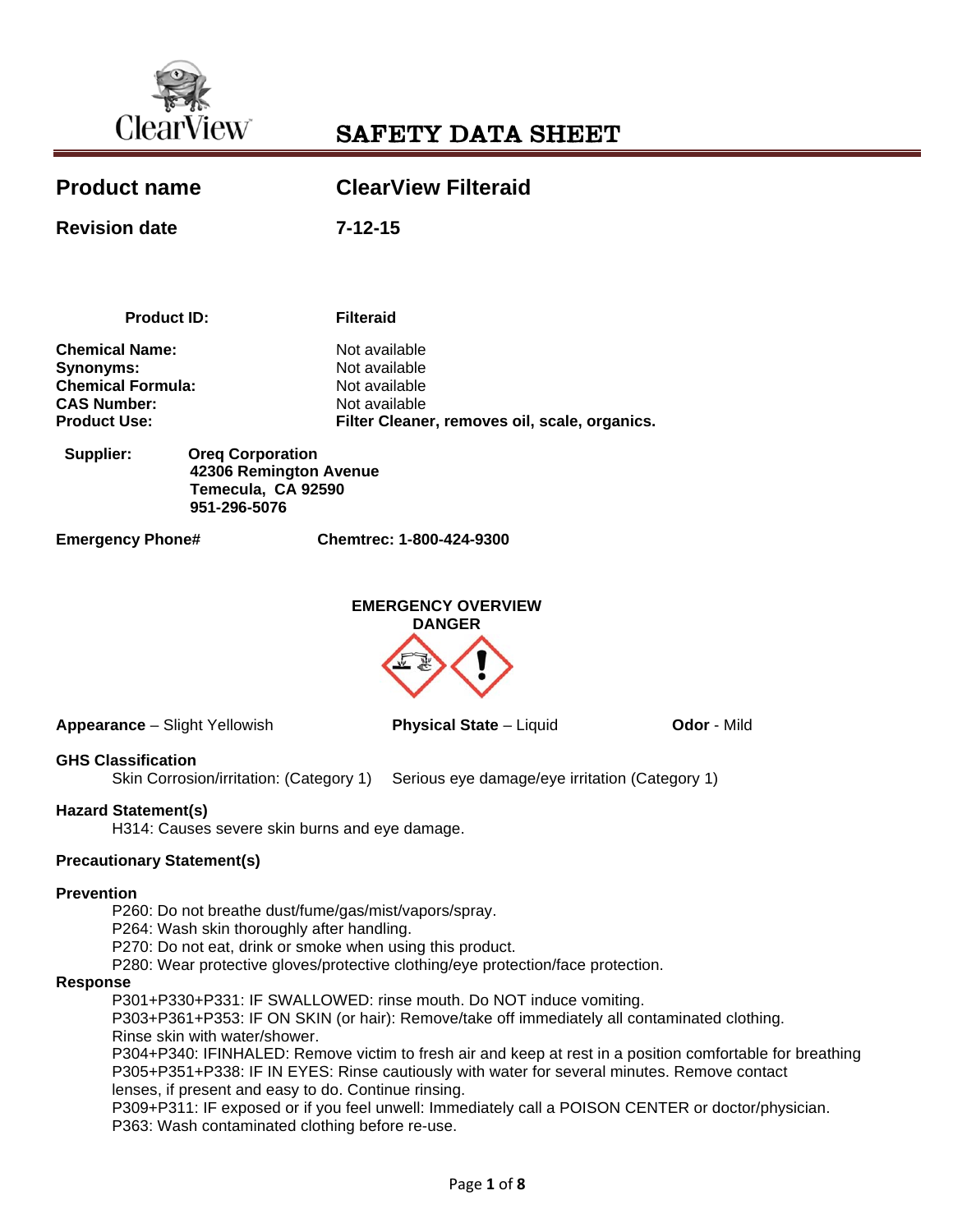

# **Product name ClearView Filteraid**

**Revision date 7-12-15** 

# **Potential Health Effects**

Primary routes of entry are by way of eye, skin and inhalation.

## **Potential Health Effects: Eyes**

Severe irritation of the eyes and eyelids. If the acid is not quickly removed by thorough irrigation with water, there may be prolonged or permanent visual impairment or total loss of sight. Hydrogen chloride gas escaping from the aqueous solution is immediately irritating to the eyes.

## **Potential Health Effects: Skin**

Irritating and corrosive to skin and can cause severe burns if not properly washed off. Repeated contact of the skin may lead to the development of dermatitis. The chronic local effect may consist of multiple areas of superficial destruction of the skin or of primary irritant dermatitis.

## **Potential Health Effects: Ingestion**

This product causes severe burns of mucus membranes of the mouth, esophagus, and stomach if swallowed.

## **Potential Health Effects: Inhalation**

Inhalation of gas, mist, fog, or spray will cause severe irritation of the upper respiratory tract, resulting in coughing, burning of the throat, and a choking sensation. Excessive or long-term exposure may result in varying degrees of irritation or damage to the respiratory tract tissues and increased susceptibility to respiratory illness, including pulmonary edema. Prolonged or repeated exposure to concentration in excess of the TLV may cause discoloration and/or erosion of the teeth.

## **MIXTURES**

| <b>Chemical Name</b>                       | CAS#       | Percent %  |
|--------------------------------------------|------------|------------|
| Muriatic Acid                              | 7647-01-0  | $5 - < 20$ |
| <b>Phosphoric Acid</b>                     | 7664-38-2  | $1 - 10$   |
| Alkyl Dimethyl Benzyl Ammonium<br>Chloride | 53516-76-0 | $1 - 10$   |
| Other components below reportable levels   |            | $60 - 80$  |

Ingredients listed in this section have been determined to be hazardous as defined in 29CFR 1910.1200. Materials determined to be health hazards are listed if they comprise 1% or more of the composition.

\*Designates that a specific chemical identity and/or percentage of composition has been withheld as a trade secret. While some substances are claimed as trade secret in accordance with the provision of OSHA 29 CFR 1910.1200(i), all known hazards are clearly communicated within this document.

| General advice | Do not get in eyes, on skin, or on clothing.                                                                            |
|----------------|-------------------------------------------------------------------------------------------------------------------------|
| Eye contact    | Rinse thoroughly with plenty of water for at least 15 minutes, lifting lower and upper evelids. Consult a<br>physician. |
| Skin contact   | Wash off immediately with soap and plenty of water for at least 15 minutes while removing                               |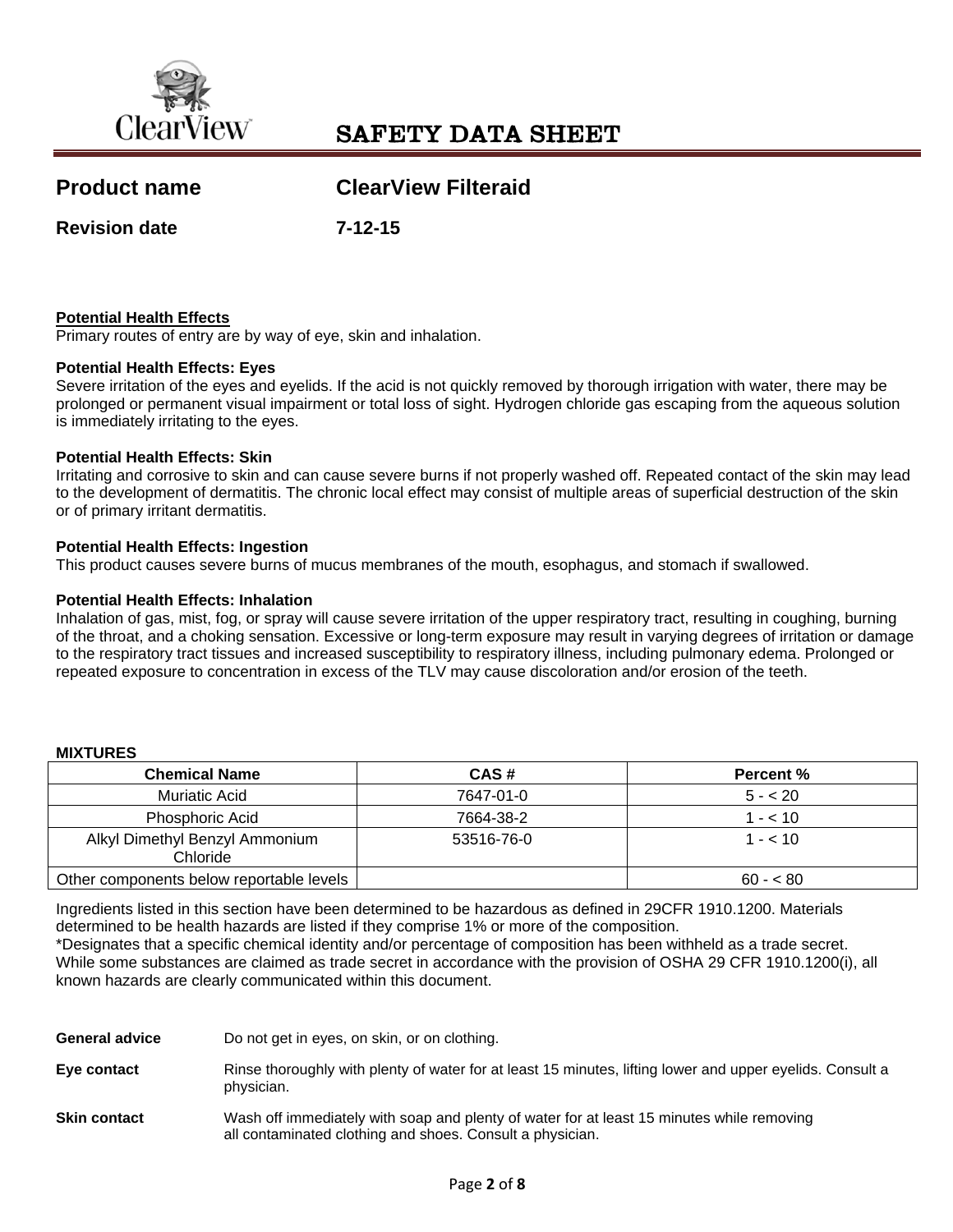

| <b>Product name</b>                                                                | <b>ClearView Filteraid</b>                                                                                                                                                                                                                                                                                                                                              |
|------------------------------------------------------------------------------------|-------------------------------------------------------------------------------------------------------------------------------------------------------------------------------------------------------------------------------------------------------------------------------------------------------------------------------------------------------------------------|
| <b>Revision date</b>                                                               | $7 - 12 - 15$                                                                                                                                                                                                                                                                                                                                                           |
|                                                                                    |                                                                                                                                                                                                                                                                                                                                                                         |
| <b>Inhalation</b>                                                                  | Move to fresh air. If breathing is difficult, give oxygen. Call a physician immediately.                                                                                                                                                                                                                                                                                |
| Ingestion                                                                          | Clean mouth with water. Do NOT induce vomiting. Call a physician immediately. Drink<br>plenty of water. Never give anything by mouth to an unconscious person.                                                                                                                                                                                                          |
| <b>Extinguishing Media</b>                                                         |                                                                                                                                                                                                                                                                                                                                                                         |
| <b>Suitable Extinguishing Media:</b>                                               | Carbon dioxide, dry chemical and foam may all be used in areas where hydrogen chloride is stored.                                                                                                                                                                                                                                                                       |
| <b>Unsuitable Extinguishing Media:</b>                                             | Do not use water.                                                                                                                                                                                                                                                                                                                                                       |
| <b>Fire Fighting Equipment/Instructions:</b><br>protective clothing and face mask. | Wear full protective clothing, including helmet, self-contained positive pressure or pressure demand breathing apparatus,                                                                                                                                                                                                                                               |
| <b>Personal precautions</b>                                                        | Ensure adequate ventilation. Use personal protective equipment. Refer to Section 8.<br>Do not touch damaged packages or spilled material. Avoid contact with skin, eyes,<br>and inhalation of vapors.                                                                                                                                                                   |
| <b>Environmental precautions</b>                                                   | Section 311 of the Clean Water Act lists Muratic Acid as a hazardous substance<br>which, if discharged into or upon water, may require immediate response to mitigate<br>danger to public health. Spills or releases should be reported, if required, to the<br>appropriate local, state and federal agencies. See Section 12 for additional<br>Ecological Information. |
| Methods for cleaning up                                                            | Neutralize spill with alkaline material (sodium bicarbonate), being careful to prevent<br>splattering, then containerize slurry and hold for later disposal. If local regulations<br>permit, dilute slurry with water and rinse to drain with excess water. Keep in suitable<br>and closed containers for disposal. After cleaning, flush away traces with water.       |

# **Precautions for safe handling**

Handle in accordance with good industrial hygiene and safety practice. Prevent contact with skin, eyes, and clothing. Do not ingest. Do not eat, drink, or smoke when using this product.

**Storage** Keep containers tightly closed in a dry, cool, and well-ventilated place. To maintain product quality, do not store in heat or direct sunlight. Do not store in metal containers. Keep out of the reach of children.

**Incompatible Products** Strong bases. Metals. Reducing agents. Oxidizing agents.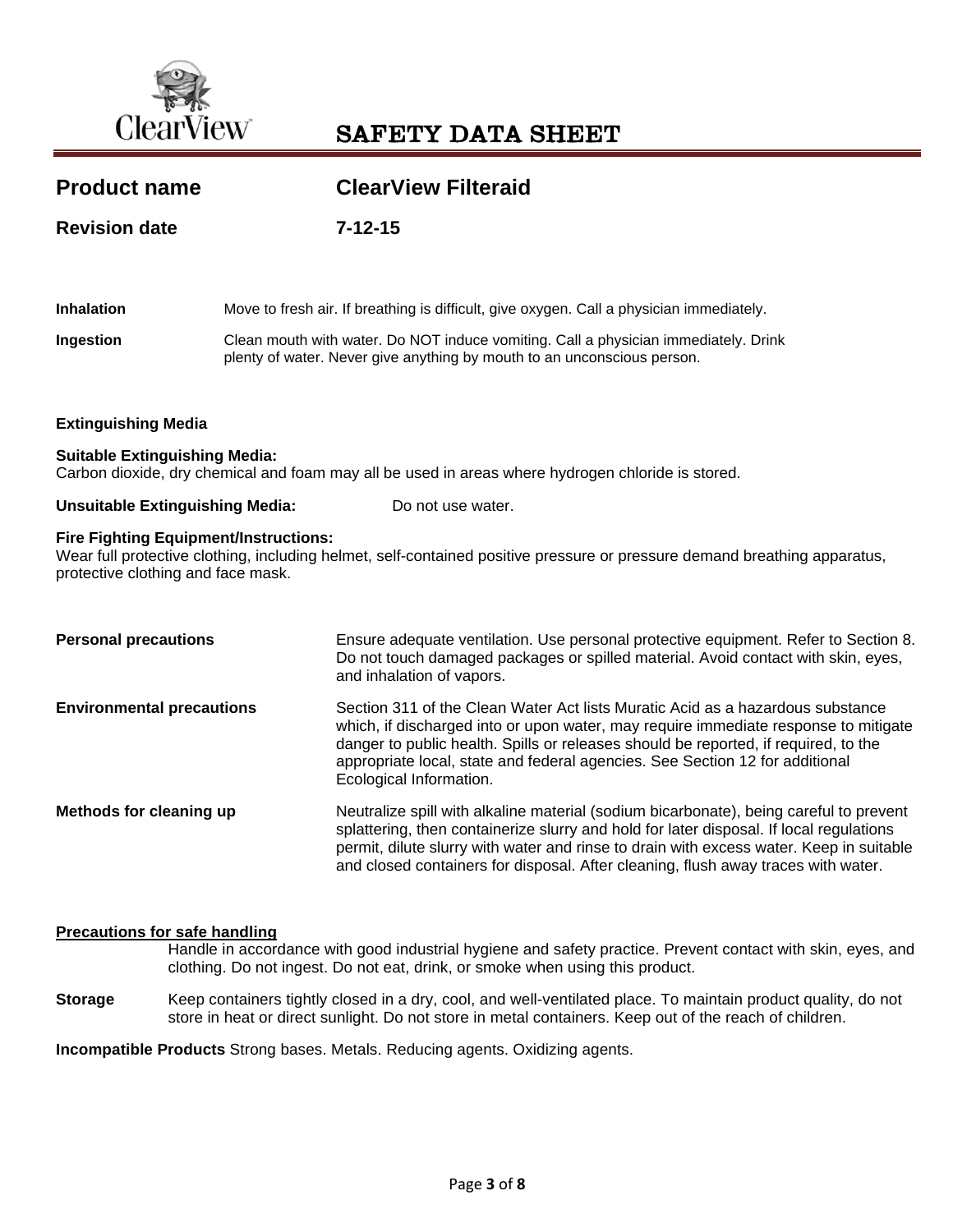

# **Product name ClearView Filteraid**

**Revision date 7-12-15** 

# **Control parameters**

| <b>Chemical Name</b>                                                  |  | <b>ACGIH TLV</b>                                                     | <b>OSHA PEL</b>                     | <b>NIOSH IDLH</b>  |  |  |
|-----------------------------------------------------------------------|--|----------------------------------------------------------------------|-------------------------------------|--------------------|--|--|
| Muriatic Acid                                                         |  | Ceiling: 2 ppm                                                       | Ceiling 5 ppm (7mg/m <sup>3</sup> ) | IDLH: 50 ppm       |  |  |
| 7647-01-0                                                             |  |                                                                      |                                     | Ceiling: 5 ppm     |  |  |
|                                                                       |  |                                                                      |                                     | Ceiling: 7 mg/m3   |  |  |
| <b>Chemical Name</b>                                                  |  | <b>ACGIH TLV</b>                                                     | OSHA Table Z-1 (-A)                 | <b>NIOSH</b>       |  |  |
| Phosphoric Acid                                                       |  | TWA 1 mg/m3                                                          | PEL 1 mg/m3                         | REL 1 mg/m3        |  |  |
| 7664-38-2                                                             |  | STEL 3 mg/m3                                                         | STEL 3 mg/m3                        | STEL 3 mg/m3       |  |  |
|                                                                       |  |                                                                      | TWA 1 mg/m3                         |                    |  |  |
| <b>Appropriate engineering controls</b>                               |  |                                                                      |                                     |                    |  |  |
| <b>Engineering Measures</b>                                           |  | <b>Showers</b>                                                       |                                     |                    |  |  |
|                                                                       |  | Eyewash stations                                                     |                                     |                    |  |  |
|                                                                       |  | Ventilation systems.                                                 |                                     |                    |  |  |
| Individual protection measures, such as personal protective equipment |  |                                                                      |                                     |                    |  |  |
| <b>Eye/face Protection</b>                                            |  | Safety glasses with side-shields.                                    |                                     |                    |  |  |
| Skin and body protection                                              |  | Wear protective gloves/clothing.                                     |                                     |                    |  |  |
| <b>Respiratory protection</b>                                         |  | When workers are facing concentrations above the exposure limit they |                                     |                    |  |  |
|                                                                       |  | must use appropriate certified respirators.                          |                                     |                    |  |  |
|                                                                       |  |                                                                      |                                     |                    |  |  |
|                                                                       |  |                                                                      |                                     |                    |  |  |
| <b>Physical state:</b>                                                |  | Liquid                                                               | Vapor pressure:                     | No data available. |  |  |
| Form:                                                                 |  | No data available.                                                   | Vapor density:                      | No data available. |  |  |
| Color:                                                                |  | Slight Yellowish                                                     | <b>Relative density:</b>            | No data available. |  |  |
| Odor:                                                                 |  | Mild                                                                 | Solubility(ies)                     |                    |  |  |
| Odor threshold:                                                       |  | No data available.                                                   | Solubility in water:                | No data available. |  |  |
| pH:                                                                   |  | $1.5 - 2.0$                                                          | Solubility (other):                 | No data available. |  |  |
| <b>Melting point/freezing point:</b>                                  |  | No data available.                                                   | <b>Partition coefficient</b>        |                    |  |  |
| Initial boiling point and boiling range:                              |  | No data available.                                                   | (n-octanol/water):                  | No data available. |  |  |
| <b>Flash Point:</b>                                                   |  | No data available.                                                   | Auto-ignition temperature:          | No data available. |  |  |
| <b>Evaporation rate:</b>                                              |  | No data available.                                                   | <b>Decomposition temperature:</b>   | No data available. |  |  |
| Flammability (solid, gas):                                            |  | <b>Viscosity:</b><br>No data available.<br>No data available.        |                                     |                    |  |  |
| Upper/lower limit on flammability or explosive limits                 |  |                                                                      |                                     |                    |  |  |
| Flammability limit - upper (%):                                       |  | No data available.                                                   | Explosive limit - upper (%):        | No data available. |  |  |
| Flammability limit - lower (%):                                       |  | No data available.                                                   | Explosive limit - lower (%):        | No data available. |  |  |
|                                                                       |  |                                                                      |                                     |                    |  |  |
|                                                                       |  |                                                                      |                                     |                    |  |  |
| Stability:                                                            |  | Stable under normal conditions                                       |                                     |                    |  |  |

| Stability:                     | Stable under normal conditions                                                    |
|--------------------------------|-----------------------------------------------------------------------------------|
| <b>Hazardous Reaction:</b>     | Do not mix with alkalis or alkali metals to avoid possible violent reaction.      |
| Incompatible Materials:        | Reacts with Alkalis producing heat.                                               |
|                                | Reacts with many metals producing heat and Hydrogen Gas.                          |
|                                | Avoid contacting this product with strong oxidizers as chlorine will be produced. |
| <b>Hazardous Decomposition</b> |                                                                                   |
| <b>Products:</b>               | Phosphorus Pentoxide                                                              |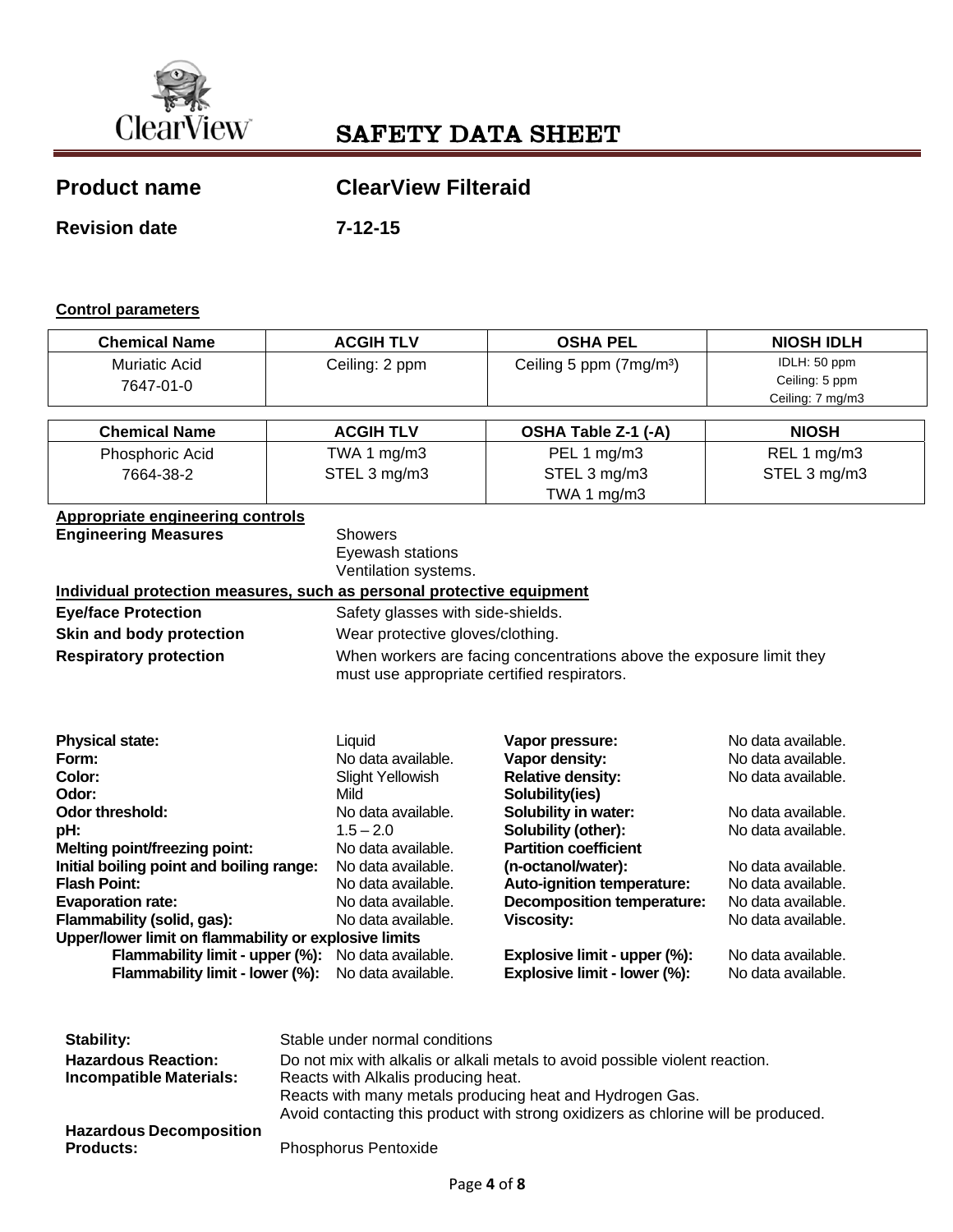

| <b>Product name</b> |  |
|---------------------|--|
|---------------------|--|

**ClearView Filteraid** 

**Revision date 7-12-15** 

# **Information on likely routes of exposure**

# **Component Information- MURIATIC ACID**

| <b>Chemical Name</b>                 | LD50 Oral             | <b>LD50 Dermal</b>      | <b>LC50 Inhalation</b>  |  |  |  |
|--------------------------------------|-----------------------|-------------------------|-------------------------|--|--|--|
| Muriatic Acid                        | 238 - 277 mg/kg (Rat) | $>$ 5010 mg/kg (Rabbit) | $= 1.68$ mg/L (Rat) 1 h |  |  |  |
| 7647-01-0                            |                       |                         |                         |  |  |  |
| Water 7732-18-5                      | $> 90$ mL/kg (Rat)    | None Established        | None Established        |  |  |  |
| Information on toxicological effects |                       |                         |                         |  |  |  |

| <b>Chemical Name</b> | <b>ACGIH</b>             | <b>IARC</b>      | <b>NTP</b>       | <b>OSHA</b> |
|----------------------|--------------------------|------------------|------------------|-------------|
| Muriatic Acid        | $\overline{\phantom{a}}$ | Group 3          | None Established |             |
| 7647-01-0            |                          |                  |                  |             |
| Water 7732-18-5      | $\overline{\phantom{a}}$ | None Established | None Established | -           |

# **Component Information- PHOSPHORIC ACID**

| <b>Chemical Name</b>                 | LD50 Oral          |            | <b>LD50 Dermal</b> |                  | <b>LC50 Inhalation</b> |                   |
|--------------------------------------|--------------------|------------|--------------------|------------------|------------------------|-------------------|
| Phosphoric Acid                      |                    | ATEmix (): |                    | ATEmix ():       |                        | No Data Available |
| 7664-38-2                            | 1,578.947368 mg/kg |            | 3,326.31579 mg/kg  |                  |                        |                   |
| Information on toxicological effects |                    |            |                    |                  |                        |                   |
| <b>Chemical Name</b>                 | <b>ACGIH</b>       |            | <b>IARC</b>        | <b>NTP</b>       |                        | <b>OSHA</b>       |
| Phosphoric Acid                      |                    |            | None Established   | None Established |                        | ۰                 |
| 7664-38-2                            |                    |            |                    |                  |                        |                   |

# **Component Information- ALKYL DIMETHYL BENZYL AMMONIUM CHLORIDE**

| <b>Chemical Name</b>                              | LD50 Oral       |             | <b>LD50 Dermal</b> | <b>LC50 Inhalation</b> |  |
|---------------------------------------------------|-----------------|-------------|--------------------|------------------------|--|
| <b>Alkyl Dimethyl Benzyl</b><br>Ammonium Chloride | 430 mg/kg (Rat) |             | 3560 mg/kg (Rat)   | No Data Available      |  |
| 53516-76-0                                        |                 |             |                    |                        |  |
| Information on toxicological effects              |                 |             |                    |                        |  |
| <b>Chemical Name</b>                              | <b>ACGIH</b>    | <b>IARC</b> | <b>NTP</b>         | <b>OSHA</b>            |  |
| Alkyl Dimethyl Benzyl<br>Ammonium Chloride        |                 |             |                    |                        |  |
| 53516-76-0                                        |                 |             |                    |                        |  |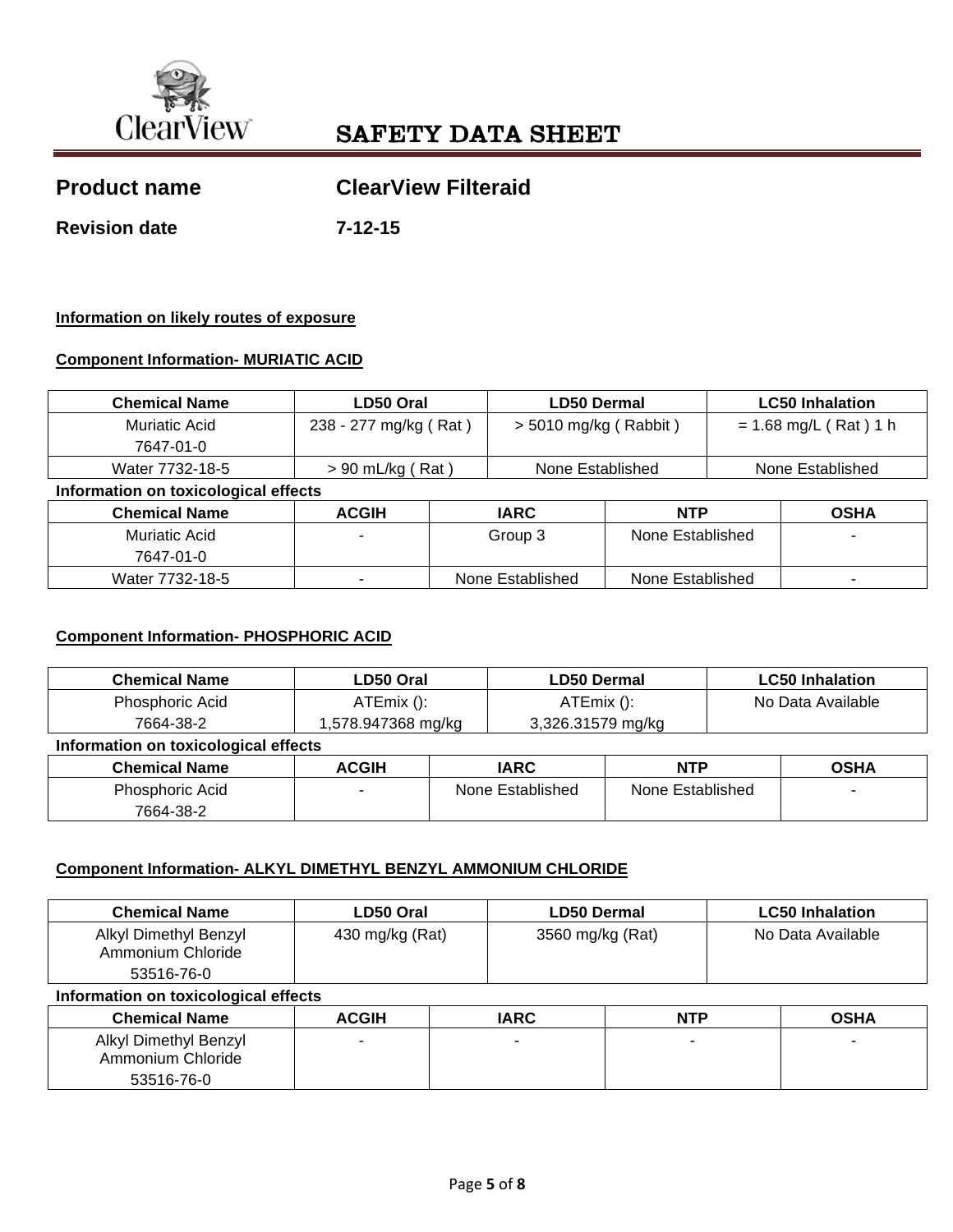

# **Product name ClearView Filteraid**

**Revision date 7-12-15** 

# **Ecotoxicity**

**Acute hazards to the aquatic environment:** 

| <b>Chemical Name</b> | <b>Toxicity to Algae</b> | <b>Toxicity to Fish</b>    | Daphnia Magna (Water Flea) |
|----------------------|--------------------------|----------------------------|----------------------------|
| Muriatic Acid        | None Established         | 282: 96 h Gambusia affinis | None Established           |
| 7647-01-0            |                          | mg/L LC50 static           |                            |
| Water 7732-18-5      | None Established         | None Established           | None Established           |
|                      |                          |                            |                            |

| <b>Chemical Name</b> | <b>Toxicity to Algae</b> | <b>Toxicity to Fish</b> | Daphnia Magna (Water Flea) |
|----------------------|--------------------------|-------------------------|----------------------------|
| Phosphoric Acid      | No Data Available        | No Data Available       | No Data Available          |
| 7664-38-2            |                          |                         |                            |

| <b>Chemical Name</b>                       | <b>Toxicity to Algae</b> | <b>Toxicity to Fish</b>                                     | Daphnia Magna (Water Flea) |
|--------------------------------------------|--------------------------|-------------------------------------------------------------|----------------------------|
| Alkyl Dimethyl Benzyl<br>Ammonium Chloride | No Data Available        | LC50: Striped bass (Morone<br>saxatilis) 0.5 mg/l, 96 hours | NOEL: 0.0042 mg/l          |
| 53516-76-0                                 |                          | LC50: Bluegill (Lepomis<br>macrochirus) 0.515 mg/l          |                            |

# **Persistence and degradability** No information available. **Bioaccumulation/Accumulation <br>Mobility in Soil <b>Mobility** in Soil **Mobility** in Soil

No information available.

## **Environmental Fate**

When released into the soil, Muriatic Acid is not expected to biodegrade and may leach into groundwater.

## **Waste Disposal Instructions**

The materials resulting from clean-up operations may be hazardous wastes and, therefore, subject to specific regulations. Package, store, transport and dispose off all clean-up materials and any contaminated equipment in accordance with all applicable federal, state and local health and environmental regulations.

Shipments of waste materials may be subject to manifesting requirements.

Appropriate disposal will depend on the nature of each waste material and should be performed by competent and properly permitted contractors.

Ensure that all federal, state and local agencies receive proper notification of spill and disposal methods. See Section 7 for Handling Procedures. See Section 8 for Personal Protective Equipment recommendations.

## **DOT**

| <b>UN Number:</b>                 | 1789                              |
|-----------------------------------|-----------------------------------|
| <b>UN Proper Shipping Name:</b>   | Compound, Cleaning Liquid, N.O.S. |
| <b>Transport hazard class(es)</b> |                                   |
| Class:                            | 8                                 |
| $Label(s)$ :                      | 8                                 |
| <b>Packing Group:</b>             |                                   |
| <b>Marine Pollutant:</b>          | Not regulated                     |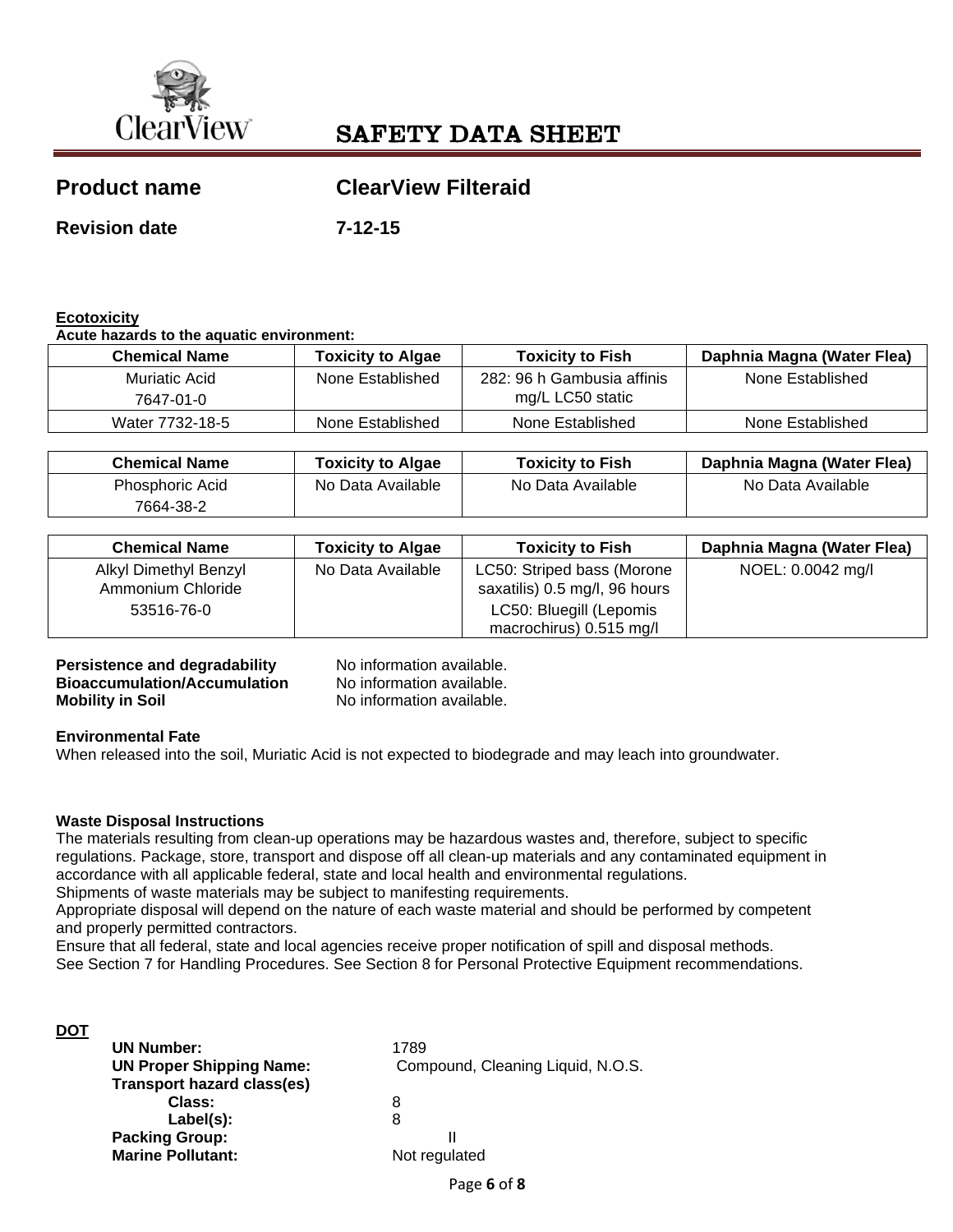

| <b>Product name</b><br><b>Revision date</b> |                                                                                         | <b>ClearView Filteraid</b>                          |  |  |
|---------------------------------------------|-----------------------------------------------------------------------------------------|-----------------------------------------------------|--|--|
|                                             |                                                                                         | 7-12-15                                             |  |  |
| <b>IATA</b>                                 | <b>UN Number</b><br>Proper shipping name<br><b>Hazard Class</b><br>Packing group        | 1789<br>Compound, Cleaning Liquid, N.O.S.<br>8<br>Ш |  |  |
| <b>IMDG/IMO</b>                             |                                                                                         |                                                     |  |  |
|                                             | <b>UN Number</b><br>Proper shipping name<br><b>Hazard Class</b><br><b>Packing group</b> | 1789<br>Compound, Cleaning Liquid, N.O.S.<br>8<br>Ш |  |  |

## **Muriatic Acid**

| International Inventories |          |              |          |
|---------------------------|----------|--------------|----------|
| <b>TSCA</b>               | Complies | <b>IECSC</b> | Complies |
| <b>DSL/NDSL</b>           | Complies | <b>KECL</b>  | Complies |
| <b>EINECS/ELINCS</b>      | Complies | <b>PICCS</b> | Complies |
| <b>ENCS</b>               | Complies | <b>AICS</b>  | Complies |

## **US Federal Regulations**

#### **A: General Product Information**

This product has been classified in accordance with the hazard criteria of the Controlled Products Regulations (CPR) and the MSDS contains all of the information required by the Controlled Products Regulations. This product has been classified hazardous under OSHA regulations (29 CFR 1910.1200).

## **B: Component Analysis**

None of this products components are listed under SARA Section 302 (40 CFR 355 Appendix A), SARA Section 313 (40 CFR 372.65), or CERCLA (40 CFR 302.4).

## **State Regulations**

#### **Component Analysis - State**

None of this product's components are listed on the state lists from CA, MA, MN, NJ, PA, or RI.

# **Component Analysis - WHMIS IDL**

No components are listed in the WHMIS IDL. **WHMIS Classification:** D2B, B3

# **Additional Regulatory Information**

None

# **Phosphoric Acid**

**US federal regulationsUS. OSHA Specifically Regulated Substances (29 CFR 1910.1001-1050)**  None present or none present in regulated quantities. **CERCLA Hazardous Substance List (40 CFR 302.4):**  Phosphoric Acid Reportable quantity: 5000 lbs. **Superfund amendments and reauthorization act of 1986 (SARA) Hazard categories**  Not listed.